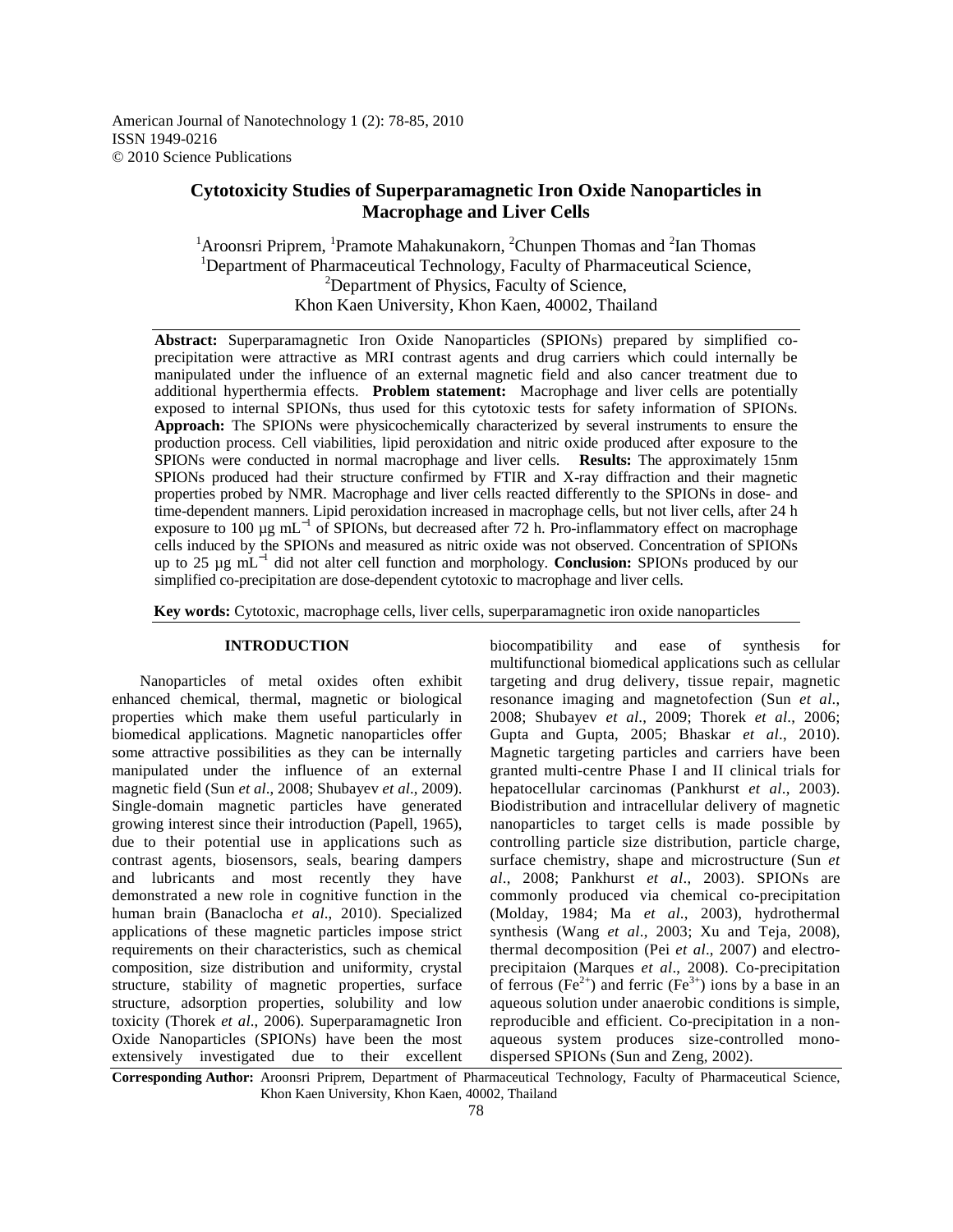Typically, magnetic nanoparticles distribute to the liver  $(80-90\%)$ , spleen  $(5-8\%)$  and bone marrow  $(1-$ 2%). Their surfaces may interact with extracellular matrix components and the plasma cell membranes of macrophages, endothelial cells, skin epithelium, respiratory depending on the route of administration and particle size (Shubayev *et al*., 2009). SPIONs are potentially capable to generate Reactive Oxygen Species (ROS) leading to oxidative stress which can be measured by lipid peroxidation. *In vitro* assays with cells usually employ cells which can model a response or phenomenon likely observed or sensitized by particles *in vivo* so as to reflect possible physiologic responses to the nanoparticles (Jones and Grainger, 2009). To monitor cytotoxicity of nanoparticles, phagocytic and hepatic cells are commonly used.

 The cytotoxicity of SPIONs prepared by a coprecipitation method was investigated in macrophage and liver cells. Lipid peroxidation and nitric oxide, indicators of free radical and pro-inflammatory mediators, respectively, were monitored so as to identify effects of the SPIONs on cell functions.

## **MATERIALS AND METHODS**

**Chemicals:** Iron (III) chloride (FeCl<sub>3</sub>, Sigma, Germany), iron (II) chloride (FeCl<sub>2</sub>⋅4H<sub>2</sub>O, Sigma, USA), ammonium hydroxide (25%NH4OH, Merck, Germany), polysorbate or Tween 80  $(C_{64}H_{124}O_{26}$ , Sigma, USA), Dulbecco's Modified Eagle Medium (DMEM, Invitrogen, USA), dimethyl sulfoxide (DMSO, Sigma-Aldrich, Germany) and 3-(4, 5-dimethylthiazol-2-yl)- 2,5-diphenyltetrazoliumbromide (MTT, Invitrogen, USA) were purchased and used as received. Greiss reagent was prepared from sulfanilamide (Sigma, USA) and N-1-napthylethylenediamine dihydrochloride (Fluka, Germany).

**Synthesis of Superparamagnetic Iron Oxide Nanoparticles (SPIONs):** Co-precipitation occurred after heating (up to 160°C) a mixture of equal concentrations (in gram equivalent) of each of freshly prepared solutions of ferrous (Fe<sup>2+</sup>) and ferric (Fe<sup>3+</sup>) ions in deionized water, while thoroughly mixing using a homogenizer (Daihan Scientific, Seoul, Korea) and adjusting the pH to neutral by adding ammonium hydroxide. Black precipitates of SPIONs, retained through 3 layers of membrane filtration (pore size 0.2 µm), were cleaned with deionized water, absolute ethanol and hot air dried at 50°C.

**Preparation of SPIONs for cell exposure:** Dried SPIONs were suspended in 0.001% Tween 80 solution followed by sonication at 24 kHz (Hielscher

Ultrasonics UH50H, Germany) for 30 min, the final concentration being 1 mg mL<sup>-1</sup>.

#### **Characterization of SPIONs:**

**X-Ray powder Diffraction (XRD):** Dried SPIONs were crystallographically investigated using an X-ray powder diffractometer (Philips PW 3710, Amelo, The Netherlands), at x-ray wavelength of 0.154 nm, 0.2° step of 2θ angle. An estimation of average crystallite size of the result was conducted based on Scherrer's line broadening equation, as follows:

$$
D = \frac{k\lambda}{\beta\cos\theta} \tag{1}
$$

Where:

- $D =$ The crystallite size
- $\theta$  = The diffraction angle
- $\lambda$  = The x-ray wavelength (0.15406 nm being used in this study)
- $\beta$  = The full width at half maximum
- $K = An instrument constant, i.e., 0.89 in this study$

**Fourier Transform Infrared (FTIR) spectroscopy:** An FTIR spectrophotometer (Perkin Elmer Spectrum One FTIR spectrophotometer, Massachusetts, USA) was used to assay the SPIONs using a wave number range of 400-4000  $\text{cm}^{-1}$ .

**Nuclear Magnetic Resonance (NMR):** NMR spinspin relaxation time  $(T_2)$  of protons  $({}^1H)$  was measured using an NMR relaxometer (Maran spectrometer, Resonance Instruments (now under Oxford Instruments), Surrey, UK) to monitor the magnetic properties of the nanoparticles in solution at 12.78 MHz and 25°C. The measurement used the Carr-Purcell Meiboom-Gill (CPMG) pulse sequence (Farrar and Becker, 1971) Care was taken to measure  $T_2$  with minimal diffusion effects by using the half echo-time (TE/2) values as short as possible. The TE/2 values used were in the range of 40-500 µs with 100-4000 echoes. About 0.1 mL of each sample in a 6 mm diameter glass tube was used. Each  $T_2$  data was averaged from triplicate samples which were homogeneously dispersed while measuring. The spin-spin relaxation rate due to the SPIONs  $(1/T_2^*)$ or  $R_2^*$ ) was estimated, by the following equation:

$$
R_2^* = \frac{1}{T_2^*} = \frac{1}{(T_2)_{\text{sample}}} - \frac{1}{(T_2)_{\text{blank}}} \tag{2}
$$

**Morphology:** The morphology of the product was observed by Transmission Electron Microscopy (TEM; Jeol JEM 2010, JEOL, Japan).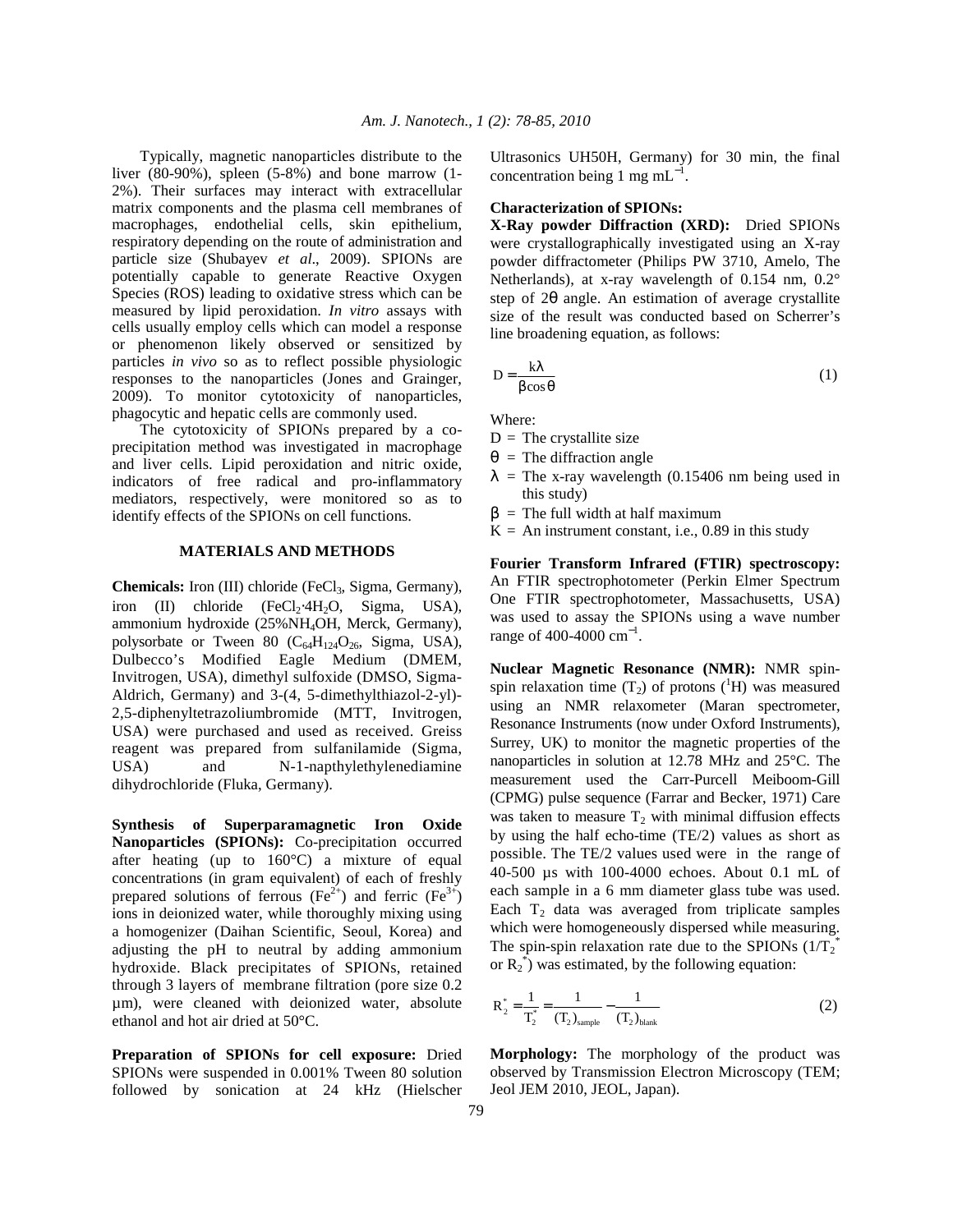**Cytotoxicity studies:** Cell lines of Chang liver and macrophage, cultured in liquid Dulbecco's Modified Eagle's Medium (DMEM), were plated at a cell density of about 20,000 cells/well of the 24-well plates (Nunclon, Denmark) or 96-well plates (Corning, USA) overnight in a 5%  $CO<sub>2</sub>$  incubator (Jencons PLS, RS Biotech, UK) at 37°C.

**Cell viability using MTT (Jones and Grainger, 2009):** The cultured cells were exposed to SPIONs at various concentrations and then incubated with MTT  $(0.5 \text{ mg } \text{mL}^{-1})$  for 30 min. The medium was removed and DMSO added to dissolve formazan crystals, the metabolite of MTT and, after thorough mixing, the optical density of each was recorded at 550-750 nm. Cell viability was calculated and expressed as percentage of the control (Wang *et al*., 2009).

**Lipid peroxidation by Malondialdehyde-Thiobarbituric Acid Reactive Substance (MDA-TBARS) assay:** Malondialdehyde (MDA) content, a measure of lipid peroxidation, was assayed as Thiobarbituric Acid Reactive Substance (TBARS) (Ohkawa *et al*., 1979). Thiobarbituraic acid was added to the cultured medium, followed by perchloric acid. The mixture was incubated at 95°C for 15 min, cooled and centrifuged. The absorbance of the supernatant was measured at 550 nm and 550-750 nm using a microplate reader (BioRAD 680, Germany).

**Measurement of Nitric Oxide (NO):** NO production in cell culture medium was performed by employing Greiss reagent (1% sulfanilamide,  $2.5\%$  H<sub>3</sub>PO<sub>4</sub>,  $0.1\%$ ) N-1-napthylethylenediamine dihydrochloride). The absorbance at 550 nm was measured and nitric oxide concentration was determined.

**Statistical analysis:** Quantitative analysis of the NMR relaxation time of the SPIONs was analyzed by linear regression analysis between concentration of the SPIONs and the  $1/T_2$ . ANOVA was used to compare the results obtained from cytotoxicity.

# **RESULTS**

 TEM photographs of SPIONs, Fig. 1, demonstrate clusters of particles with a range of 5-15 nm in diameter. The clusters were formed by attractive forces between the dispersed magnetic nanoparticles in water. Those with and without polysorbate 80 gave an average size of  $11.4 \pm 1.7$  and  $8.8 \pm 1.9$  nm, as shown in Fig. 1a and b, respectively, suggesting that surfactant molecules did coat the surface of the SPIONs.





Fig. 1: Transmission Electron Microscope (TEM) photographs of the SPIONs (a) uncoated and (b) coated with polysorbate 80

 An XRD pattern of SPIONs as shown in Fig. 2 demonstrates several peaks from 5-80°. There was no interference from the prominent peaks below 26° which resulted from the tape used to fix the SPIONs before mounting for analysis. These diffraction peaks at 30.3, 35.8, 43.4, 53.8, 57.3, 63.1 and 74.5° correspond to the respective crystal planes (220),  $(311)$ ,  $(400)$ ,  $(422)$ ,  $(511)$ ,  $(440)$  and  $(533)$  of a Fe<sub>3</sub>O<sub>4</sub> crystal with a cubic spinel structure within error of  $\pm 0.5^\circ$  (according to the PDF-890691, ICSD 082237 database). Calculation of average crystallite size using data from these peaks is based on Scherrer's line broadening equation (Wang *et al*., 2007). The crystallite size of SPIONS produced was thus calculated as  $14\pm3$  nm, by Eq. 1.

 The FTIR fingerprint of the SPIONs, Fig. 3, shows the strong absorption band at 580  $cm^{-1}$  of iron and oxide bonding for pure magnetites (Wang *et al*., 2007), while the O-H band comes from water residue.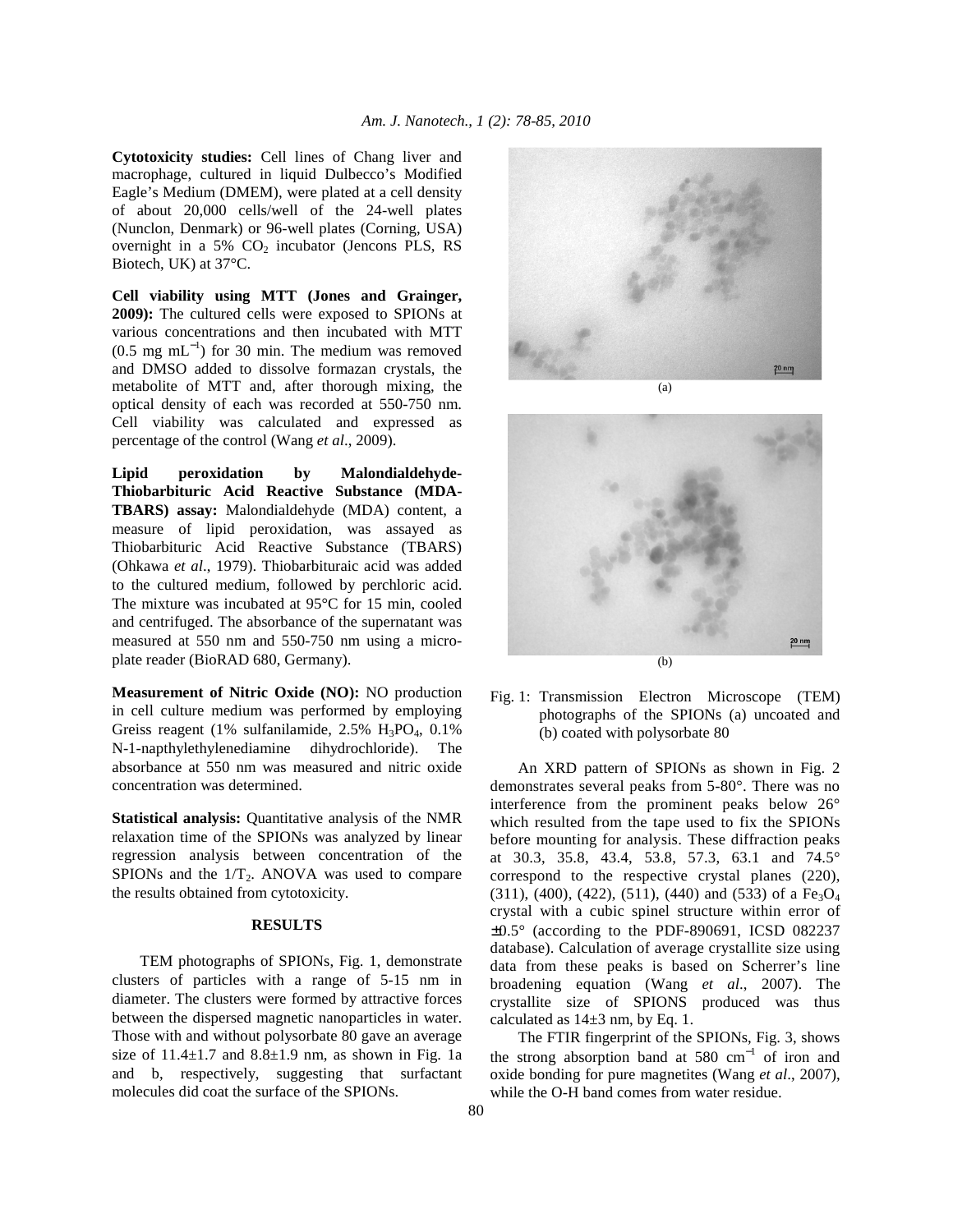

Fig. 2: XRD crystallographic pattern of SPIONs, fixed onto tape, at x-ray wavelength of 0.154 nm with 0.2° steps of 2θ



Fig. 3: FTIR graph of  $Fe<sub>3</sub>O<sub>4</sub>$  magnetic nanoparticles synthesized by co-precipitation

**Cytotoxicity study of SPIONs in macrophage and Chang liver cells:** The purpose of this investigation was to evaluate potential toxicity and general mechanisms involved in SPIONs induced cytotoxicity, oxidative stress and pro-inflammatory response by MTT assay, TBARS assay and nitric oxide measurement investigated in an *in vitro* model derived from Chang liver cells or normal hepatocytes and macrophage cells. These cell lines have been well characterized for their relevance to toxicity studies and most concerns are about biodistribution of nanoparticles.

 Cell viability after 24-h and 72-h exposure to SPIONs at 6.25, 12.5, 25, 50 and 100  $\mu$ g mL<sup>-1</sup> to macrophage and normal hepatocytes suggested a potential dose dependence as shown in Fig. 4, but results were not significantly different (p>0.05).



Fig. 4: Cell viability of (a) macrophage cells, (b) hepatocytes, after exposure to SPIONs assayed by MTT ( $n = 8$ ) after 24 h (blank columns) and 72 h (grey columns)  $*$  p<0.001 analyzed by oneway ANOVA versus control groups

After 72 h exposure, however, the decrease was significant at a dose of higher than 25  $\mu$ g mL<sup>-1</sup> (p<0.001), indicating a dose-dependent cytotoxicity of the SPIONs for macrophage cells. Thus, the macrophage cells and hepatocytes responded differently to the SPIONs. The presence of specific protein binding to iron of liver cells while macrophage cells uptake foreign particles via phagocytosis (Shubayev *et al*., 2009) might be the explanation of the different responses found in this study.

 Iron oxide is a metal oxide which can oxidize certain cellular macromolecules including lipids, so TBARS was used to test this hypothesis after cellular exposure to SPIONs. Lipid peroxidation, a major indicator of oxidative stress and measured as TBARS, shown in Fig. 5, is dependent on the type of cells. With macrophage cells, Fig. 5a, a significant increase of TBARS was observed at 100 µg mL<sup>-1</sup> (p<0.05) after 24 h; on the contrary, after 72 h at the same dose a decrease was observed, suggesting that cell adaptation occurred as a self-defense antioxidant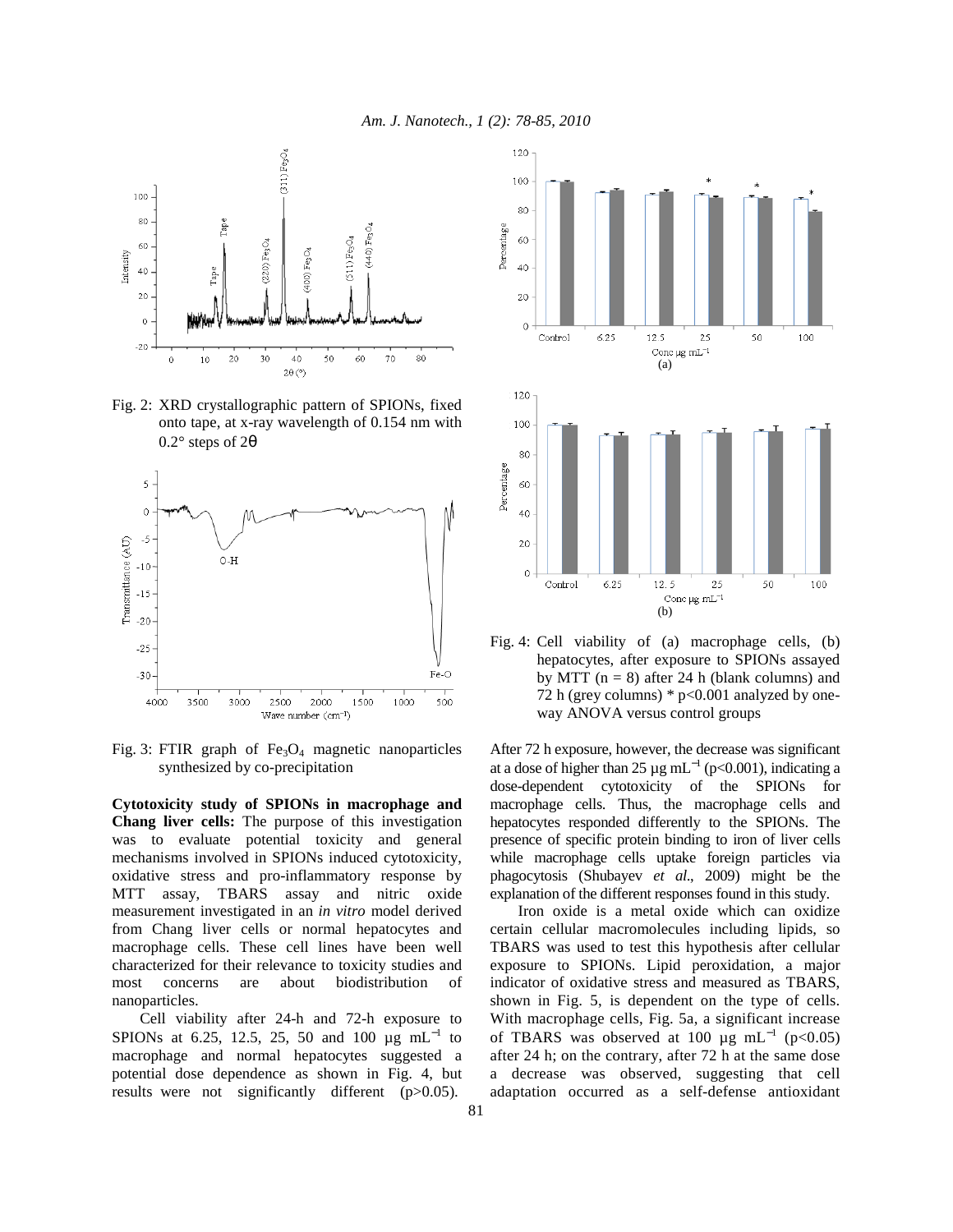response to oxidative stress. For normal liver cells, after 24 or 72 h of exposure to the SPIONs, no significantly change in lipid peroxidation was found (Fig. 5b). This study has further emphasized the effects of cell type, exposure duration and the nature of cell adaptations to the cytotoxicity.

 Pro-inflammatory response was investigated using SPIONs as this was found with nanosized  $TiO<sub>2</sub>$  and carbon black (Bhattacharya *et al*., 2009). Nitric oxide (NO) was measured as a signaling molecule vital to pathogenesis due to inflammation and usually overproduced in abnormal physiological conditions (Sharma *et al*., 1996). As a short-lived highly reactive and rapid diffusible molecule, its targets are numerous including iron clusters. Macrophage cells showed an increase in lipid peroxide susceptible to this effect. However, 24 and 72 h exposure to macrophage cells, SPIONs, up to 100  $\mu$ g mL<sup>-1</sup>did not significantly affect nitric oxide levels (Fig. 6) when compared to the control.



Fig. 5: Lipid peroxidation analyzed by cellular TBARS levels in (a) macrophage cells and (b) Chang liver cells after exposure to SPIONs for 24 h (blank columns) and 72 h (grey columns)  $(n = 4-6)$ . \*  $p < 0.05$  analyzed by one-way ANOVA versus control groups

 Figure 7 illustrates microscopic changes of Chang liver cells exposed to various concentrations of SPIONs compared to a negative control. The result confirms that the SPIONs affect cells in a concentration dependent manner and at concentrations of higher than 25 µg mL<sup>-1</sup>, cell deformation is observed.



Fig. 6: Effects of SPIONs on nitric oxide level of macrophage cells after exposure for 24 h (blank columns) and 72 h (grey columns), analyzed using Griess reagent and reading the absorbance at  $550 \text{ nm}$  (n = 6)



Fig. 7: Microscopic photographs of Chang liver cells exposed to SPIONs at various concentrations for 24 h  $(x100)$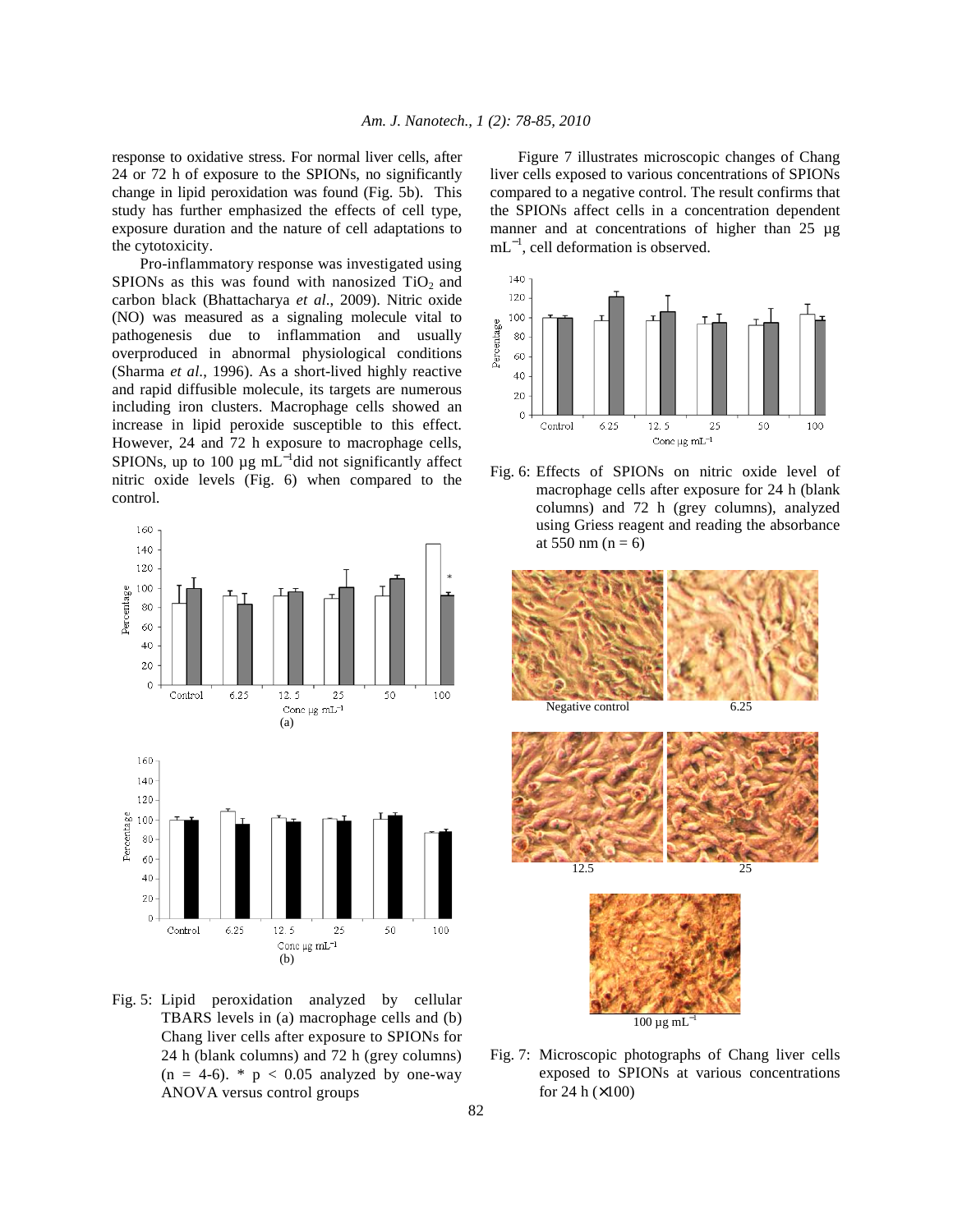### **DISCUSSION**

 The results from XRD and FTIR patterns suggest that the black precipitates obtained from our process are iron oxide of  $Fe<sub>3</sub>O<sub>4</sub>$  or magnetite. The magnetite produced by this procedure shortens the NMR spin-spin relaxation time  $(T_2)$  of protons ( $^1$ H) of water containing the particles. Estimation of the relaxation rate, by equation (2), gave  $1/\text{T}_2^*$  of the SPIONs at 12.5, 25, 50 and 100 g mL<sup>-1</sup> of 22.6, 60.6, 136.6 and 279.0 sec<sup>-1</sup>, respectively. Thus, an increase of the concentration of the particles also positively and linearly correlates with the relaxation rate  $(r = 0.9987)$ . This indicates that the particles produced are SPIONs.

 It has been shown that the size, shape and composition of nano-particle product depends on the type of salts used, the ratio of  $\text{Fe}^{2+}$  to  $\text{Fe}^{3+}$ , pH and ionic strength of the media (Shubayev *et al*., 2009). A review (Gupta and Gupta, 2005) also suggests that the coprecipitation method used to produce SPIONs requires a non-oxidizing anaerobic environment while  $Fe<sup>2+</sup>$ reacts with  $Fe<sup>3+</sup>$  at a molar ratio of 1:2 and the black precipitates are to be expected at pH 9-14. However, the process used in this study was different. The reaction was simple with an equivalent ratio of about 1:1 with aeration and a neutral pH. The result of this simplified method has proven to be superparamagnetic iron oxide nanoparticles with saturation magnetization of 67.7 emu  $g^{-1}$  and coercivity of 34.5 G by vibrating sample magnetometer.

 The macrophage cells and hepatocytes responded differently to the SPIONs. The presence of specific proteins binding to the iron of liver cells, while macrophage cells take up foreign particles via phagocytosis (Shubayev *et al*., 2009), might be the explanation for the different responses found in this study. Previous reports have shown cellular oxidative stress by increased TBARS after exposure to nanoparticles such as  $SiO<sub>2</sub>$  and fullerene C<sub>60</sub>. Using HEK293 cells, lipid peroxidation of  $SiO<sub>2</sub>$  nanoparticles has been shown to be size-dependent (Wang *et al*., 2009). Fullerene  $C_{60}$  significantly elevated lipid peroxidation and induced oxidative stress in a fish model (Oberdorster *et al*., 2006). This study has demonstrated that oxidative induction of nanoparticulates is concerned not only with cell type, but also the exposure duration and the nature of cell adaptations.

 Results obtained from our current *in vitro* cytotoxicity study may not be a substitute for studies *in vivo* and that occur throughout the whole body. However, they give a basis for further assessing the potential risk of chemical /material exposure. As far as the assessment of toxicological properties of nanoparticles is concerned, it is not known how they behave when they are dispersed in exposure media. The method used in the preparation of the SPIONs in this study was shown to be simpler than the previous reports (Lee *et al*., 2008; Thorek *et al*., 2006; Teja and Koh, 2009; Verges *et al*., 2008), however some of the nanoparticles may rapidly agglomerate or settle and need constant stirring to make a homogeneous suspension, and so the full cellular dose/time of these materials would be larger. The other issue that is still not known is whether the cells internalize nanoparticles and if so, what are the mechanisms involved. Iron oxide as a metal oxide could oxidize certain cellular macromolecules including lipids, so TBARS was appropriate for measurement of this effect after cellular exposure to SPIONs. Our results from MTT assay, TBARS assay and NO measurement studies show that nanoparticles are associated with cytotoxicity, oxidative stress and lipid peroxidation formation but normal liver cells did not generate lipid peroxiation when exposed to  $\leq$  100 ug·mL $^{-1}$  of SPIONs. Cell adaptation was also observed as a self-defense antioxidant response to oxidative stress.

### **CONCLUSION**

 SPIONs were successfully prepared by a coprecipitation process with pH control at 7 and the optimum equivalent ratio of  $Fe^{3+} : Fe^{2+}$  was 1:1. Materials which result in cell viabilities higher than 80% are often recognized as biocompatible, thus from the MTT assays conducted here, SPIONs produced by this method can be considered biocompatible, although they cause some cytotoxicity to both the cell types tested here at high concentrations. Furthermore, iron oxide nanoparticles did not induce oxidative stress and lipid peroxidation formation in Chang liver cells. Also, in macrophage cells at high initial concentration up to 100 μg mL<sup>-1</sup>, using TBARS assay and nitric oxide measurement, SPIONs did not induce the release products of pro-inflammatory response from macrophage cells. However, the toxicity of iron oxide nanoparticles should be further investigated with other cells and other methods.

### **ACKNOWLEDGEMENT**

 The researchers would like to acknowledge the financial support of the National Research Council of Thailand (Grant no. PorKor/2552-84). Ms Nittaya Luenam, Ms Narissara Kulanaris and Ms Parichat Phothisai are thanked for their technical assistance.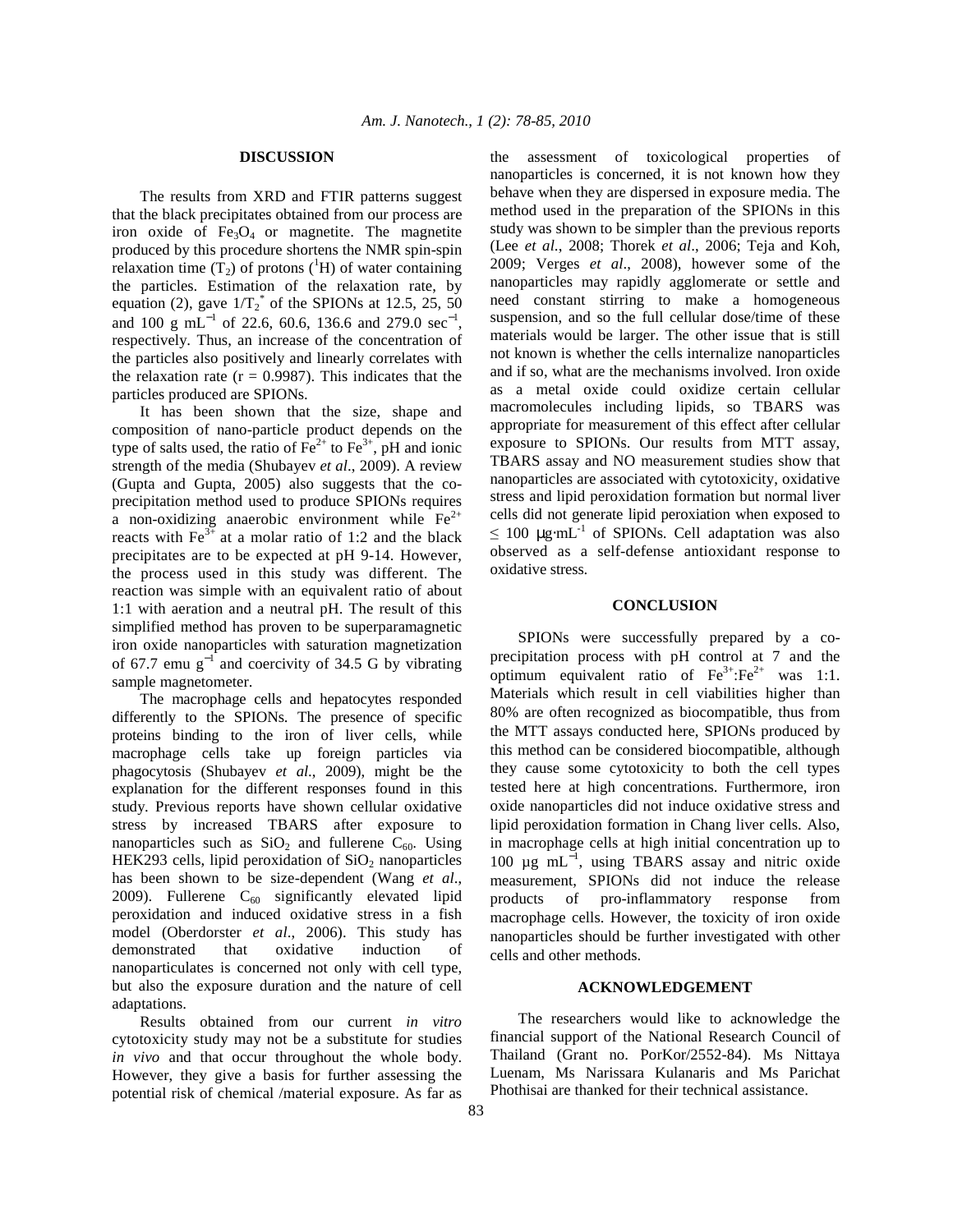### **REFERENCES**

- Banaclocha, M.A.M., I. Bokkon and H.M. Banaclocha, 2010. Long-term memory in brain magnetite. Med. Hypotheses, 74: 254-257. DOI: 10.1016/j.mehy.2009.09.024
- Bhaskar, S., F. Tian, T. Stoeger, W. Kreyling and J.M. de la Fuente *et al*., 2010. Multifunctional nanocarriers for diagnostics, drug delivery and targeted treatment across blood-brain barrier: Perspectives on tracking and neuroimaging. Part. Fibre Toxicol., 7: 1-3. DOI: 10.1186/1743-8977-7- 3
- Bhattacharya, K., M. Davoren, J. Boertz, R.P.E. Schins, E. Hoffmann and E. Dopp, 2009. Titanium dioxide nanoparticles induce oxidative stress and DNAadduct formation but not DNA-breakage in human lung cells. Part. Fiber Toxicol., 6: 17. DOI: 10.1186/1743-8977-6-17
- Farrar, T.C. and E.D. Becker, 1971. Pulse and Fourier Transform NMR: Introduction to Theory and Methods. 1st Edn., Academic Press, New York, ISBN-10: 0122496507, pp: 118.
- Gupta, A.K. and M. Gupta, 2005. Synthesis and surface engineering of iron oxide nanoparticles for biomedical applications. Biomaterials, 26: 3995- 4021. PMID: 15626447
- Jones, C.F. and D.W. Grainger, 2009. *In vitro*  assesements of nanomaterial toxicity. Adv. Drug Deliv. Rev., 61: 438-456. DOI: 10.1016/j.addr.2009.03.005
- Lee, Y.T., K. Woo and K. Choi, 2008. Preparation of water-dispersible and biocompatible iron oxide nanoparticles for MRI agent. IEEE T. Nanotechnol., 7: 111-114. DOI: 10.1109/TNANO.2007.909949
- Ma, M., Y. Zhang, W. Yu, H. Shen, H. Zhang and N. Gu, 2003. Preparation and characterization of magnetic nanoparticles coated by amino silane. Colloid Surf. A., 212: 219-226. DOI: 10.1016/S0927-7757(02)00305-9
- Marques, R.F.C., C. Garcia, P. Lecante, S.J.L. Ribeiro and L. Noe *et al*., 2008. Electro-precipitation of  $Fe<sub>3</sub>O<sub>4</sub>$  nanoparticles in ethanol. J. Magn. Magn. Mater., 320: 2311-2315. DOI: 10.1016/j.jmmm.2008.04.165
- Molday, R.S., 1984. Magnetic iron-dextran microspheres. United States Patent 4452773, June 5. http://www.freepatentsonline.com/4452773.pdf
- Oberdorster, E., S. Zhu, T.M. Blickley, P. McClellan-Green and M.L. Haasch, 2006. Ecotoxicology of carbon-based engineered nanoparticles: Effects of

fullerene  $(C_{60})$  on aquatic organisms. Carbon, 44: 1112-1120. DOI: 10.1016/j.carbon.2005.11.008

- Ohkawa, H., N. Ohishi and K. Yagi, 1979. Assay for lipid peroxides in animal tissues by thiobarbituric acid reaction. Anal. Biochem., 95: 351-358. PMID: 36810
- Pankhurst, Q.A., J. Connolly, S.K. Jones and J. Dobson, 2003. Applications of magnetic nanoparticles in biomedicine. J. Phys. D Appl. Phys., 36: R167-R181. http://www.physics.gla.ac.uk/~dtngo/Article/JPD\_ 36\_2003\_R167.pdf
- Papell, S.S., 1965. Low viscosity magnetic fluid obtained by the colloidal suspension of magnetic particles. United States Patent 3215572, November 2. http://www.freepatentsonline.com/3215572.pdf
- Pei, W., H. Kumada, T. Natusme, H. Saito and S. Ishio, 2007. Study on magnetite nanoparticles synthesized by chemical method. J. Magn. Magn. Mater.. 310: 2375-2377. DOI: 10.1016/j.jmmm.2006.10.837
- Sharma, H.S., J. Westman, Y. Olsson and P. Alm, 1996. Involvement of nitric oxide in acute spinal cord injury: An immunocytochemical study using light and electron microscopy in the rat. Neurosci. Res., 24: 373-384. DOI: 10.1016/0168- 0102(95)01015-7
- Shubayev, V.I., T.R. Pisanic and S. Jin, 2009. Magnetic nanoparticles for theragnostics. Adv. Drug Deliv. Rev., 61: 467-477. DOI: 10.1016/j.addr.2009.03.007
- Sun, C., J. Lee and M. Zhang, 2008. Magnetic nanoparticles in NMR imaging and drug delivery. Adv. Drug Deliv. Rev., 60: 1252-1265. DOI: 10.1016/j.addr.2008.03.018
- Sun, S. and H. Zeng, 2002. Size-controlled synthesis of magnetite nanoparticles. J. Am. Chem Soc., 124: 8204-8205. DOI: 10.1021/ja026501x
- Teja, A.S. and P.Y. Koh, 2009. Synthesis, properties and applications of magnetic iron oxide nanoparticles. Prog. Cryst. Growth Ch., 55: 22-45. DOI: 10.1016/j.pcrysgrow.2008.08.003
- Thorek, D.L., A.K. Chen, J. Czypryna and A. Tsourkas, 2006. Superparamagnetic iron oxide nanoparticle probes for molecular imaging. Ann. Biomed. Eng., 34: 23-38. PMID: 16496086
- Verges, M.A., R. Costo, A.G. Roca, J.F. Marco and G.F. Goya *et al*., 2008. Uniform and water stable magnetite nanoparticles with diameters around the monodomain-multidomain limit. J. Phys. D Appl. Phys., 41: 134003. DOI: 10.1088/0022- 3727/41/13/134003